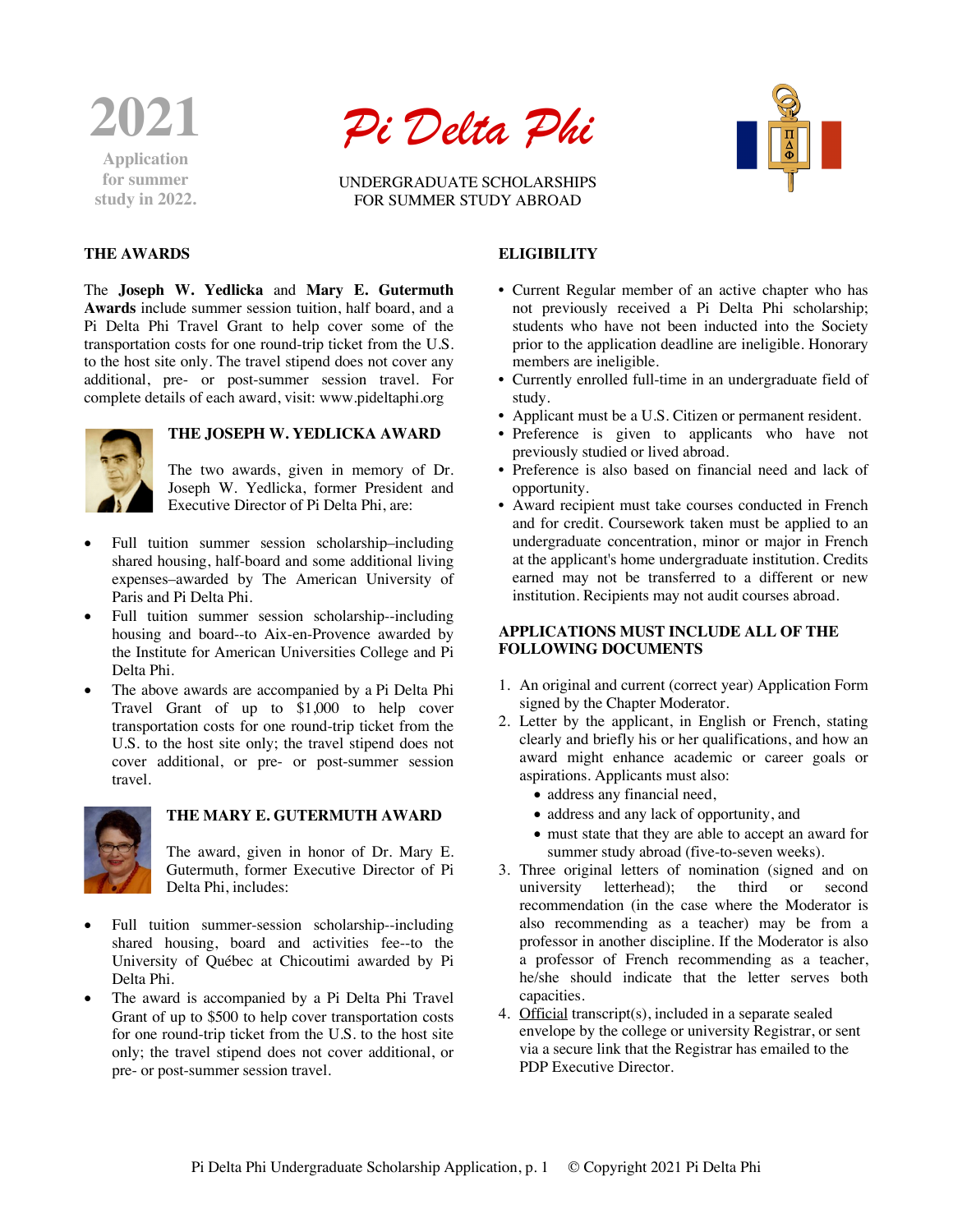#### **DATES AND DEADLINES**

- Nov. 1–application deadline including all required materials (postmarked no later than Nov. 1). The deadline is firm; **no exceptions.** Furthermore, **FAXED, scanned or digital applications are not accepted.**
- Feb. 16–scholarship winners will be informed
- Sept. 1–scholarships winners' reports, thank you letter and minimum 5 photographs of their experience due to the Executive Director

#### **PRIOR STUDY, TRAVEL & RESIDENCY ABROAD, TO BE COMPLETED BY THE STUDENT**

*Any misrepresentation of information could lead to the rescinding of a scholarship award. Please print clearly.*

Applicants are required to list all previous study abroad, travel abroad (non academic), and any residency abroad (non academic) in which they participated or may participate prior to July 1 of the summer in which the scholarship award will be applied.

| Country: |                                                                  |  |
|----------|------------------------------------------------------------------|--|
|          | Check one: $\circ$ study abroad $\circ$ travel $\circ$ residency |  |
|          |                                                                  |  |
|          |                                                                  |  |
|          |                                                                  |  |
|          | Check one: O study abroad O travel O residency                   |  |
|          |                                                                  |  |
|          |                                                                  |  |
|          |                                                                  |  |
|          | Check one: $\circ$ study abroad $\circ$ travel $\circ$ residency |  |
|          |                                                                  |  |
|          |                                                                  |  |
|          |                                                                  |  |
|          | Check one: O study abroad O travel O residency                   |  |
|          |                                                                  |  |
|          |                                                                  |  |
|          | Country: $\qquad \qquad$                                         |  |
|          | Check one: $\circ$ study abroad $\circ$ travel $\circ$ residency |  |
|          |                                                                  |  |
|          |                                                                  |  |
|          |                                                                  |  |
|          | Check one: $\circ$ study abroad $\circ$ travel $\circ$ residency |  |
|          |                                                                  |  |
|          |                                                                  |  |
|          | Country:                                                         |  |
|          | Check one: $\circ$ study abroad $\circ$ travel $\circ$ residency |  |
|          |                                                                  |  |
|          |                                                                  |  |
|          | Country: $\qquad \qquad$                                         |  |
|          | Check one: $\circ$ study abroad $\circ$ travel $\circ$ residency |  |
|          |                                                                  |  |
|          |                                                                  |  |

### **AWARDS, SCHOLARSHIPS & FELLOWSHIPS FOR STUDY ABROAD**

Applicants must list and provide dollar amounts for all awards, scholarships and fellowships for study abroad--or that may be used for study abroad--that the Applicant has already received or for which the applicant has applied and is awaiting a response. Prior to the Feb. 16 announcement date, should an applicant receive additional awards, scholarships or fellowships that may be used for study abroad, the applicant must inform the Executive Director immediately.

| Dollar Amount: _____________ |  |
|------------------------------|--|

#### **TO BE COMPLETED BY THE STUDENT**

**\_\_\_\_\_\_\_\_\_\_\_\_\_\_\_\_\_\_\_\_\_\_\_\_\_\_\_\_\_\_\_\_\_\_\_\_\_\_\_\_\_\_\_\_\_\_**

**\_\_\_\_\_\_\_\_\_\_\_\_\_\_\_\_\_\_\_\_\_\_\_\_\_\_\_\_\_\_\_\_\_\_\_\_\_\_\_\_\_\_\_\_\_\_**

**\_\_\_\_\_\_\_\_\_\_\_\_\_\_\_\_\_\_\_\_\_\_\_\_\_\_\_\_\_\_\_\_\_\_\_\_\_\_\_\_\_\_\_\_\_\_**

**\_\_\_\_\_\_\_\_\_\_\_\_\_\_\_\_\_\_\_\_\_\_\_\_\_\_\_\_\_\_\_\_\_\_\_\_\_\_\_\_\_\_\_\_\_\_**

**\_\_\_\_\_\_\_\_\_\_\_\_\_\_\_\_\_\_\_\_\_\_\_\_\_\_\_\_\_\_\_\_\_\_\_\_\_\_\_\_\_\_\_\_\_\_**

**\_\_\_\_\_\_\_\_\_\_\_\_\_\_\_\_\_\_\_\_\_\_\_\_\_\_\_\_\_\_\_\_\_\_\_\_\_\_\_\_\_\_\_\_\_\_**

*please print clearly in ink*

Student applicant's full name

Student applicant's major(s)

Student applicant's minor(s)

Student applicant's mailing address

Student applicant's mailing address: city

Student applicant's mailing address: state & zip code

Pi Delta Phi Undergraduate Scholarship Application, p. 2 © Copyright 2021 Pi Delta Phi